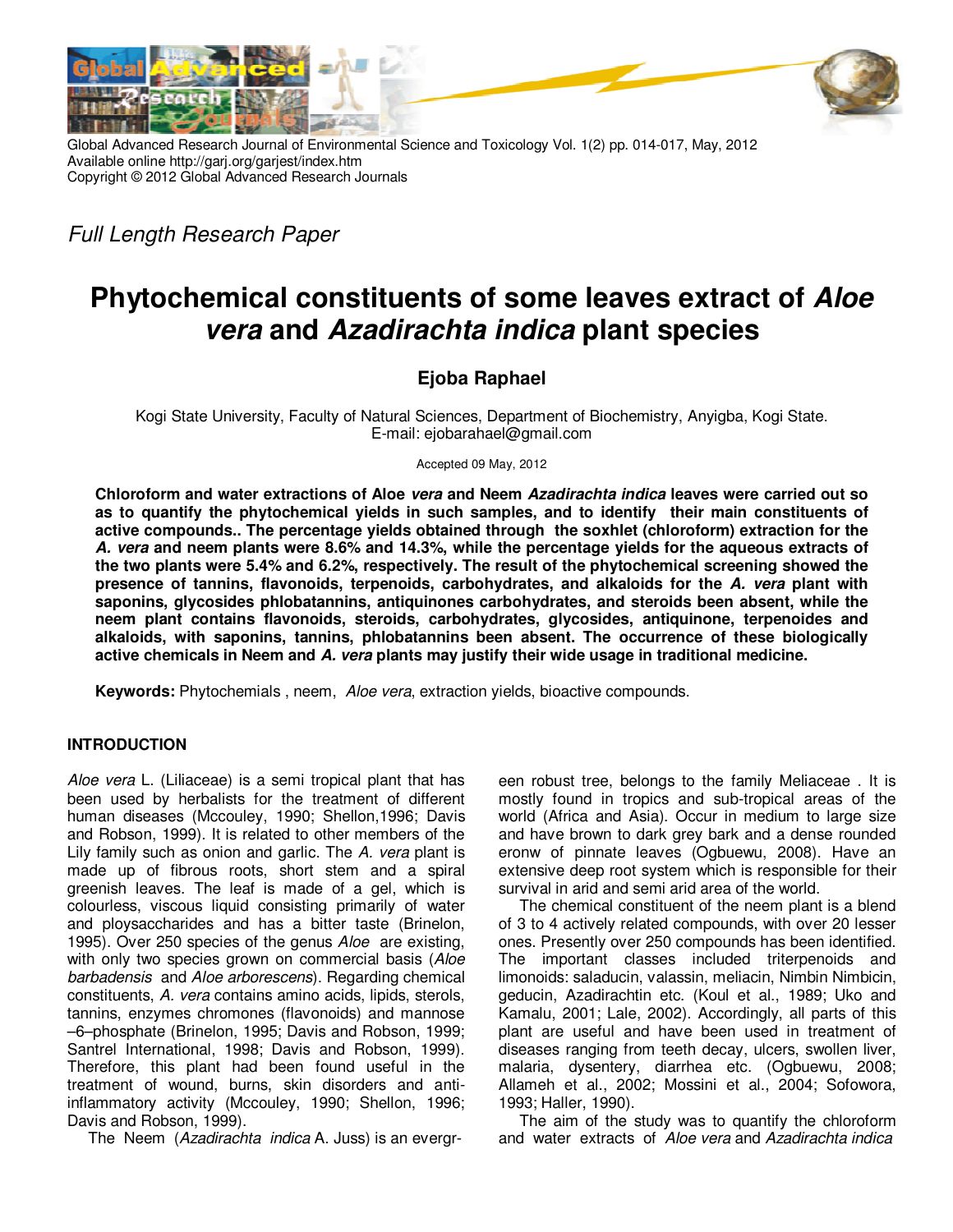leaves, and to identify their constituents of bioactive compounds (viz., glycosides, antiquinones,<br>phlobatannins, carbohydrates, alkaloids, terpenes, carbohydrates, alkaloids, terpenes, saponins, tannins, steroids, flavonoids), which believed to be responsible for their medicinal uses.

### **METHODS USED**

#### **a. Sample Collection**

The leaves of Aloe vera and neem (A. indica) were obtained from Lokoja area in Kogi State, Nigeria. They were washed to remove dirts and impurities. The gel in the leaves were removed and kept in the refrigerator. Some of the leaves were dried for two weeks under low sun intensity, crushed in a mortar and further ground into a coarse powder by using an automated grinder. They were stored in polyethene bag, imbedded and kept in the oven to be used as samples for the extraction.

#### **b. Procedures used for the extraction**

Two methods of extraction were adopted as follows:

- Soxlet extraction method using chloroform as the solvent.
- Aqueous extraction method using water as the solvent (Ojo et al., 2005; Sofowora, 1993).

#### **c. Procedure for phytochemical test**

Phytochemical screening for alkaloids, steroids, triterpenoids, glycosides, carbohydrates, flavonoids, tannins, phlobatannins, antiquinones and saponins were carried out as described below (Sofowora, 1993; Harborne, 1973; Ogbuewu, 2008).

#### **Test for tannins**

About 2ml of the aqueous extract was stirred with 2ml of distilled water and few drops of  $FeCl<sub>3</sub>$  solution (5%w/v) were added. The formation of a green precipitate was an indication for the presence of tannins.

#### **Test of saponins**

5ml of aqueous extract was shaken vigorously with 5ml of distilled water in a test tube and warmed. The formation of stable foam, honey comb in shapes, was taken as an indication for presence of saponins.

### **Test for phlobatannins**

About 2ml of aqueous extract was added to 2ml of 1% HCl and the mixture was boiled. Deposition of a red precipitate was taken as an evidence for the presence of phlobatannins.

## **Test for flavonoids**

To 1ml of aqueous extract, 1ml of 10% lead acetate solution was added. The formation of a yellow precipitate was taken as a positive test for flavonoids.

### **Tests for anthraquinones**

(a) Borntrager's test: 3ml of aqueous extract was shaken with 3 ml of benzene, filtered and 5 ml of 10% ammonia solution was added to the filtrate. The mixture was shaken and the presence of a pink, red or violet colour in the ammonical (lower) phase indicates the presence of free anthraquinones.

(b) 3 ml of the aqueous extract was boiled with 3ml of aqueous sulphuric acid and filtered while hot. 3 ml of benzene was added to the filtered and shaken. The benzene layer was separated and 3 ml of 10%  $HN<sub>3</sub>$ added. A pink, red or violet colouration in the ammonical (lower) phase indicates the presence of anthraquinone derivatives.

# **Test for terpenoids**

2ml of the organic extract was dissolved in 2 ml of chloroform and evaporated to dryness. 2 ml of concentrated sulphuric acid was then added and heated for about 2 min. A grayish colour indicates the presence of terpenoids.

#### **Tests for steroids**

(i) A red colour produced in the lower chloroform layer when 2 ml of the extract dissolved in 2 ml of chloroform and 2 ml concentrate sulphuric acid added in test tube indicates the presence of steroids.

(ii) The development of a greenish colour when 2 ml of the organic extract was dissolved in 2 ml of chloroform and treated with sulphuric and acetic acids indicates the presence of steroids.

#### **Test for alkaloids**

3ml of aqueous extract was stirred with 3 ml of 1% HCl on a steam bath. Mayer's and Wagner's reagents were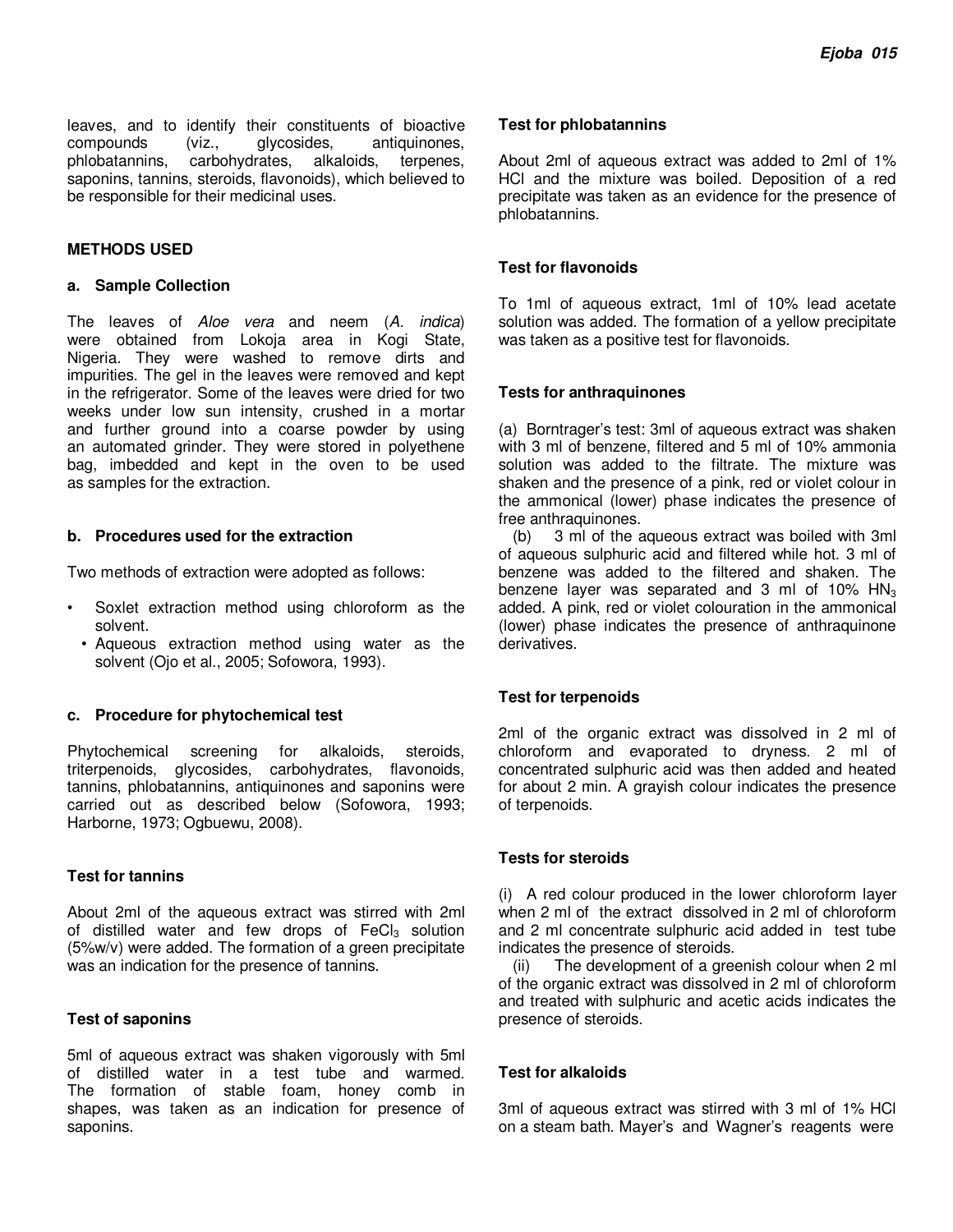**Table I.** The results of chloroform and aqueous extraction yields for *Aloe vera* and the neem leaves.

| <b>Plant species</b> | Chlorophorm leaves extract (%) | Aqueous leaves extract (%) |
|----------------------|--------------------------------|----------------------------|
| Aloe vera            | 8.6                            | 5.4                        |
| Neem                 | 14.3                           | 6.2                        |

**Table 2.** Results of phytochemical analysis of the Aloe vera leaves and the neem leaves.

| Variable tested | Aloe vera leaves | <b>Neem leaves</b> |
|-----------------|------------------|--------------------|
| Alkaloids       | +                | +                  |
| Tannins         | +                |                    |
| Steroids        |                  | $\ddot{}$          |
| Flavonoids      | +                | $\div$             |
| Saponins        |                  |                    |
| Glycosides      |                  | $\pm$              |
| Terpenoids      | +                | +                  |
| Carbohydrates   | $\ddot{}$        | ÷                  |
| Phlobatannins   |                  |                    |
| Antiquinones    |                  |                    |

then added to the mixture. Turbidity of the resulting precipitate was taken as evidence for the presence of alkaloids.

#### **Tests for carbohydrates**

(a) Molisch's test: 3 ml of the aqueous extract was added to 2 ml of Molisch's reagent and the resulting mixture shaken properly, then 2 ml of concentrated  $H_2SO_4$  was poured carefully down the side of the test tube. A violet ring at the interphone indicates the presence of carbohydrate.

(b) 3 ml of the aqueous extract was measured into test tube and1 ml of iodine solution was added. A purple coloration at the interphone indicates the presence of carbohydrates.

#### **Tests for Glycosides**

#### **(a) Liebermann's test**

2 ml of the organic extract was dissolved in 2 ml of chloroform, where 2 ml of acetic acid was added carefully. A color change from violet to blue to green indicates the presence of a steroidal nucleus (i.e. a glycone portion of glycoside.)

#### **(b) Salkowski's test**

2 ml of each extract was dissolved in 2 ml of chloroform.

2 ml of sulphuric acid was added carefully and shaken gently. A reddish brown colour indicates the presence of a steroidal ring (i.e., a glycone portion of glycoside).

#### **(c) Keller-kiliani test**

2 ml of each extract was dissolved in 2 ml of glacial acetic acid containing 1 ml of concentrated  $H_2SO_4$ characteristic of cardenolides.

#### **RESULTS AND DISCUSSION**

The results of extraction yields of chloroform and water extracts of A. vera and A. indica leaves were presented in Table 1. Accordingly, the soxhlet extraction procedure using the chloroform solvent showed that the crude extract of the A.loe vera leaves (8.6%) was lower than that obtained by the neem leaves extract (14.3%). On the other hand, the aqueous extraction method gave a value of 5.4% for the A. vera leaves and 6.2% for the neem leaves, with little outweigh of the latter plant. The reasons why chloroform extraction gave superior yields may be attributed to the followings: (i) The use of organic solvent that can easily be evaporated than water, (ii) The high temperature used (heating) (iii) most components of this plant are organic compounds which easily dissolves in an organic solvent. However, percentage yield of the crude extract was observed to be generally low, and might even be smaller when these bioactive agents are to be obtained in their pure form, this situation give an evidence that are at low concentration is very low in the